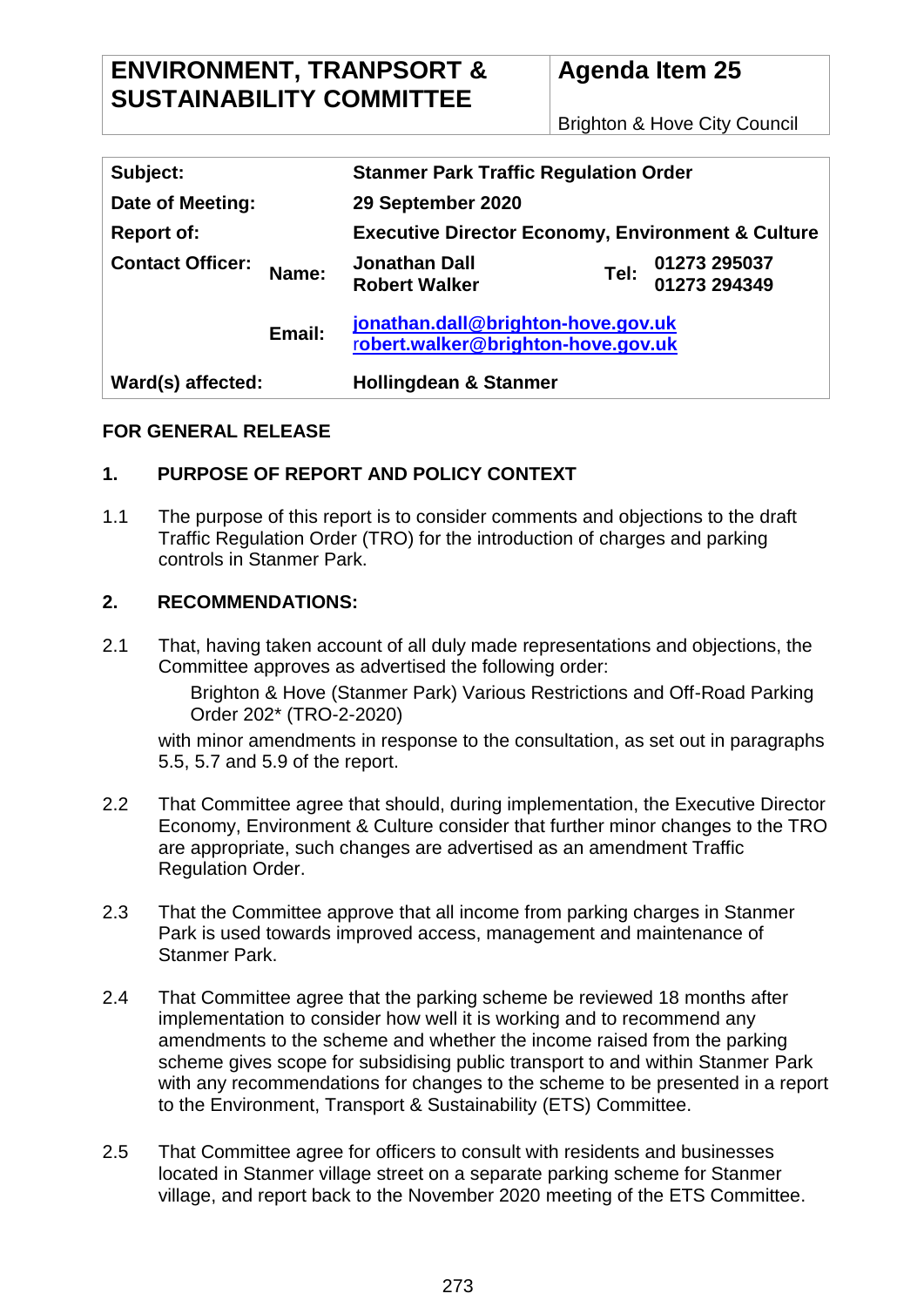## **3. CONTEXT/ BACKGROUND INFORMATION**

- 3.1 There have been long-standing problems with parking at Stanmer including:
	- (a) The current locations of some of the car parks in the designed 18th century landscape detract from its heritage value.
	- (b) The car parks to the south of the park are often full of non-park users, parking all day. A significant amount of this parking is considered to be associated with the universities. Buses and emergency vehicles have been blocked and disrupted on occasions by cars parked on the main drive.
	- (c) A perception by some members of the public that parking anywhere is acceptable at Stanmer Park, in many cases affecting access for pedestrians, those with disabilities and other vulnerable park users.
- 3.2 The council has committed to become Carbon Neutral by 2030 and has policies which encourage active ways of travel and to promote the use of public transport, to reduce carbon emissions. Public buses already stop at the Lower Lodges entrance to Stanmer Park and the number 78 bus travels to the centre of the park at weekends. A "green drive" is being constructed which will make the journey from the Lower Lodges to the centre of the park easier and more enjoyable for walkers and cyclists throughout the year. The council will continue to encourage visitors to use sustainable forms of travel to the park but some may continue to require vehicle access to the park. There will be designated parking bays for blue badge holders in the car parks and there will be no charge for blue badge holders if the TRO is implemented.
- 3.3 A report was presented to the October 2016 meeting of the ETS Committee which set out proposals to introduce charges and control parking in Stanmer Park. The Committee approved the proposals as set out in the report, subject to the statutory consultation process for a TRO and receiving Heritage Lottery Fund (HLF) funding for the restoration of Stanmer Park.
- 3.4 The Council was awarded a grant of £3.8m by the HLF in January 2017 towards the restoration of Stanmer Park. The project is restoring and interpreting the heritage of important features including the historic walled garden, as well as protecting at-risk buildings.
- 3.5 In the business plan which was developed in August 2016 as part of the application for a Heritage Lottery grant, the net income from parking charges was estimated at approximately £300,000 per year. Income from parking will be ringfenced for use in Stanmer Park and the wider estate, to continue the investment and protection of important historic structures, improvement of access and management and maintenance of the park.
- 3.6 If the TRO is approved, parking controls and charges will be introduced following the completion of the restoration works in December 2020. The draft TRO was published in March 2020 and the statutory consultation continued to 29 May 2020. The TRO proposals are set out in detail in appendices 1-4 to this report.
- 3.7 The draft TRO proposes new parking controls and charges in the following car parks: Upper Lodges, Chalk Hill, Patchway, Lower Lodges East and Lower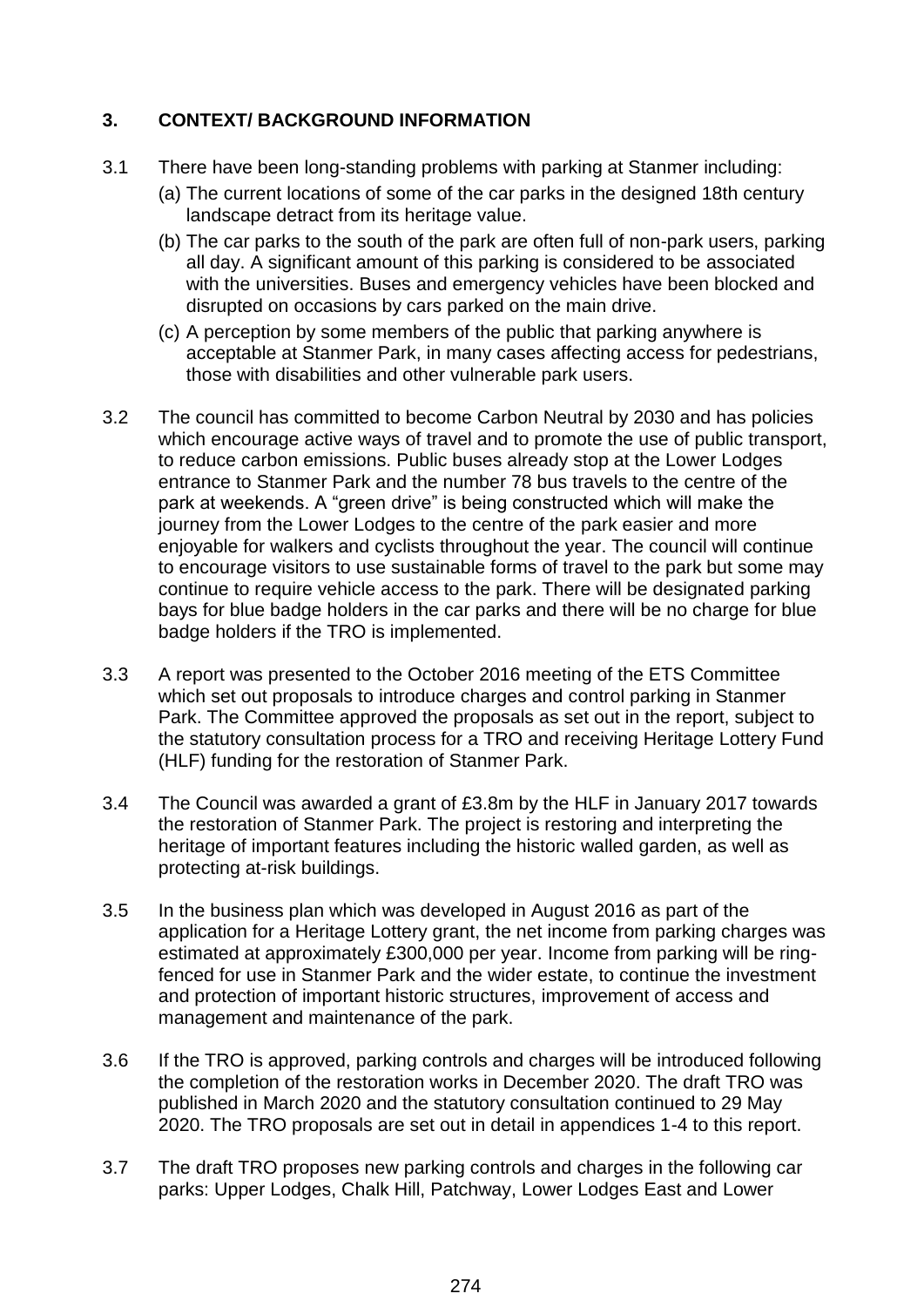Lodges West. The Church car park, Patchway A and Patchway B are proposed as overflow car parks. Also, by prior agreement, parking for events would be available on two areas of grass at Lower Lodges. Parking on the Stanmer Estate Roads would be restricted to no stopping, waiting or loading at any time, with loading bays outside the museum and walled garden, pick up and drop off point opposite Stanmer House and bus/coach stop south of the Long Barn. Parking charges in all of the car parks except The Patchway would be in a range from £1 for one hour to £5 for all day. Parking in The Patchway car park would range from £1.50 for one hour to £6.50 for all day. The proposals and charges are set out in detail at appendix 3 to this report.

3.8 The proposals set out in the draft TRO are essentially the same as those which were approved by the ETS Committee in October 2016. The only change of significance is the omission of an annual parking season ticket. This had been priced at £90 in the October 2016 proposals. Since then, the annual parking cost for University of Sussex car parks has risen to £360. This would mean that an annual ticket for Stanmer car parks would have to be at a similar level to deter University use and would therefore not be attractive to regular Stanmer visitors.

## **4. ANALYSIS & CONSIDERATION OF ANY ALTERNATIVE OPTIONS**

4.1 The only alternative option would be not to implement the proposed parking controls and charges. This would mean that car parks would continue to be filled by non-park users and there would be insufficient income available to maintain the park adequately and to invest in future improvements. This would have a negative impact on visitors and also mean that we would break our agreement with the HLF. They have invested over £3m in the park and expect the improvements made possible by their investment to be properly maintained and managed,

### **5. COMMUNITY ENGAGEMENT & CONSULTATION**

- 5.1 The proposed TRO was advertised in Stanmer Park and on the council website from 20th March 2020 – see Notice at Appendix 4. Notices were also posted through doors in Stanmer Park. Restrictions on movement following the Covid-19 pandemic caused a concern that park visitors would not be aware of the proposals and therefore the consultation period was extended twice, finally ending on 29<sup>th</sup> May 2020.
- 5.2 Responses to the consultation are summarised at Appendix 5 to this report, with a table of responses at Appendix 6. Appendix 7 contains the consultation response from *Brighton Dogwatch*. There were 113 responses, of which 106 were objections and 7 were in support. Taking each group of responses in turn:
- 5.3 **Objections to having to pay for parking at all:** Motor vehicles do cause wear and tear to the estate roads and car parks. Income from car parking charges will be ring-fenced for improving access to the park, the management and maintenance of the roads, car parks, landscape and buildings in the park and to invest in future improvements.
- 5.4 **Proposed charges are too high:** The charges proposed in the draft TRO are unchanged from the proposals approved by the ETS Committee in October 2016.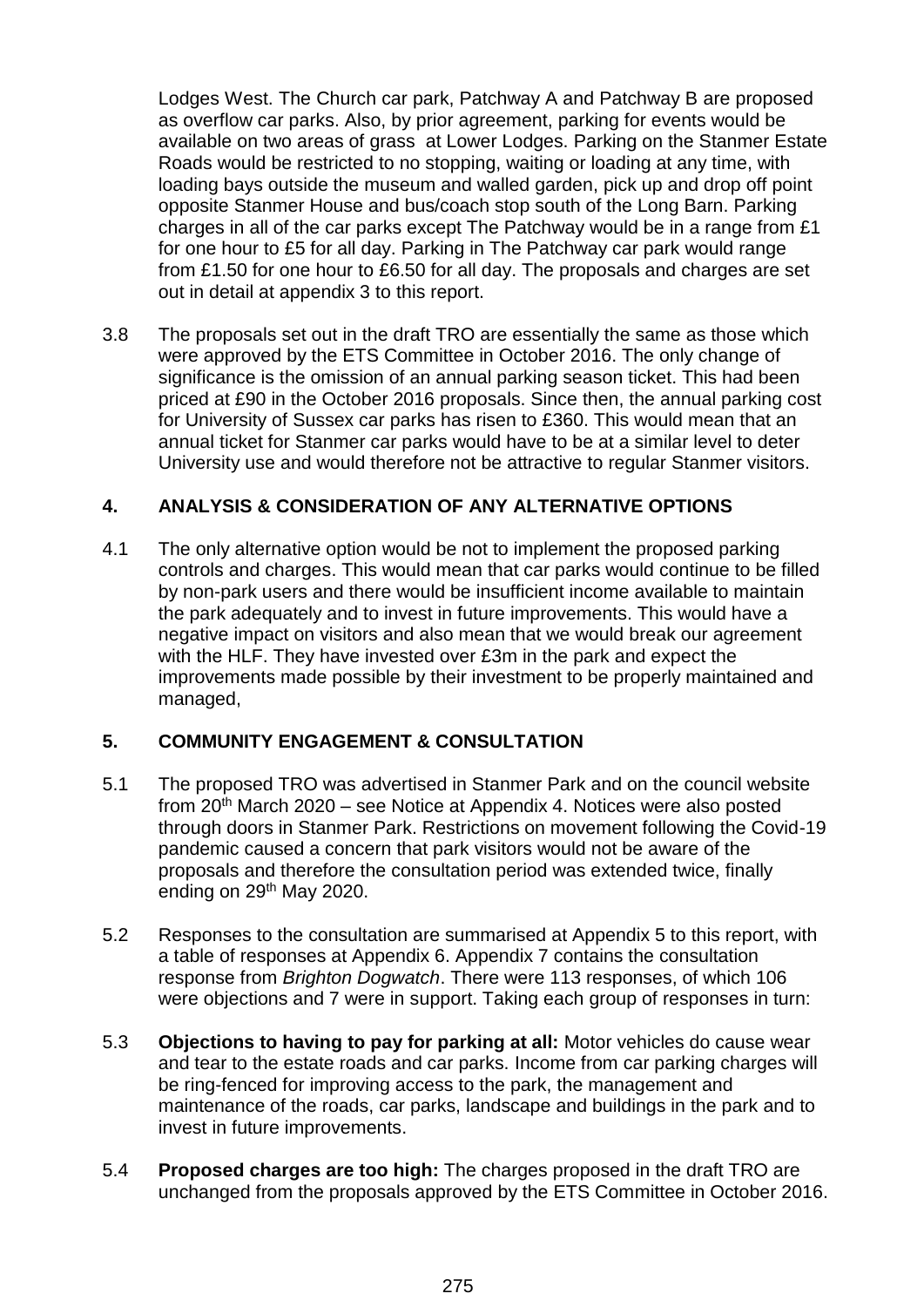- 5.5 **Charging hours of Upper Lodges car park:** These had been proposed as 9 am to 8 pm in line with the other car parks. However, the gate to this car park is locked at 5 pm for security reasons. Therefore, it is proposed to set the charging hours for Upper Lodges as 9am to 5pm.
- 5.6 **Too much parking in centre of park:** The proposed charges are lower in the Lower Lodges car parks than in the Patchway car park, to encourage drivers to park at Lower Lodges and then walk or cycle to the centre of the park
- 5.7 **More designated disabled spaces needed:** There will be no charge for holders of a disabled badge. Disabled spaces will already be designated in the Lower Lodges and Patchway car parks. It is now proposed to designate disabled spaces in the Upper Lodges, Chalk Hill and Church car parks.
- 5.8 **Improved bus services:** It has always been an ambition to encourage more public transport access to Stanmer and improve bus services by providing a subsidy. In future, it may be possible to fund this from parking charges and this will be considered when the actual amount of income from parking is known.
- 5.9 **Church car park:** In the report to the October 2016 ETS Committee meeting, it was proposed that the Church car park be restricted for events and business activities associated with the occupation of the traditional agricultural buildings in Stanmer village. Therefore, the Church car park was shown as for overflow use in the draft TRO. However, no development of these buildings has subsequently taken place and it is now proposed to make the Church car park available on all days.
- 5.10 **Village parking scheme:** As in the proposal agreed by the ETS Committee in October 2016, Stanmer village street is not included in the proposed TRO. Both before and during the consultation, residents raised concerns that charges elsewhere could result in park visitors parking their vehicles in the village street. Meetings have already taken place between council officers and village residents and an assurance given that, if displacement parking becomes an issue, the introduction of a separate controlled parking scheme in the village street would be considered. The details of such a scheme would need to be discussed with residents and the proposed scheme brought back to the ETS Committee. If possible, this would be the November 2020 committee meeting.

# **6. CONCLUSION**

- 6.1 The proposals in this TRO are essentially the same as the proposals already approved by the ETS Committee in October 2016, with the omission of an annual permit for the reasons outlined in Para 3.8.
- 6.2 In the consultation, there were a high number of objections and these were mostly against the principle of charging motorists for parking in Stanmer Park. However, parking charges would be the main source of income which is needed in order to manage and maintain the park to an acceptable level. Parking charges will also deter use by drivers who are not visiting the park. Many visitors to the park, both now in and in the future, will continue to arrive by public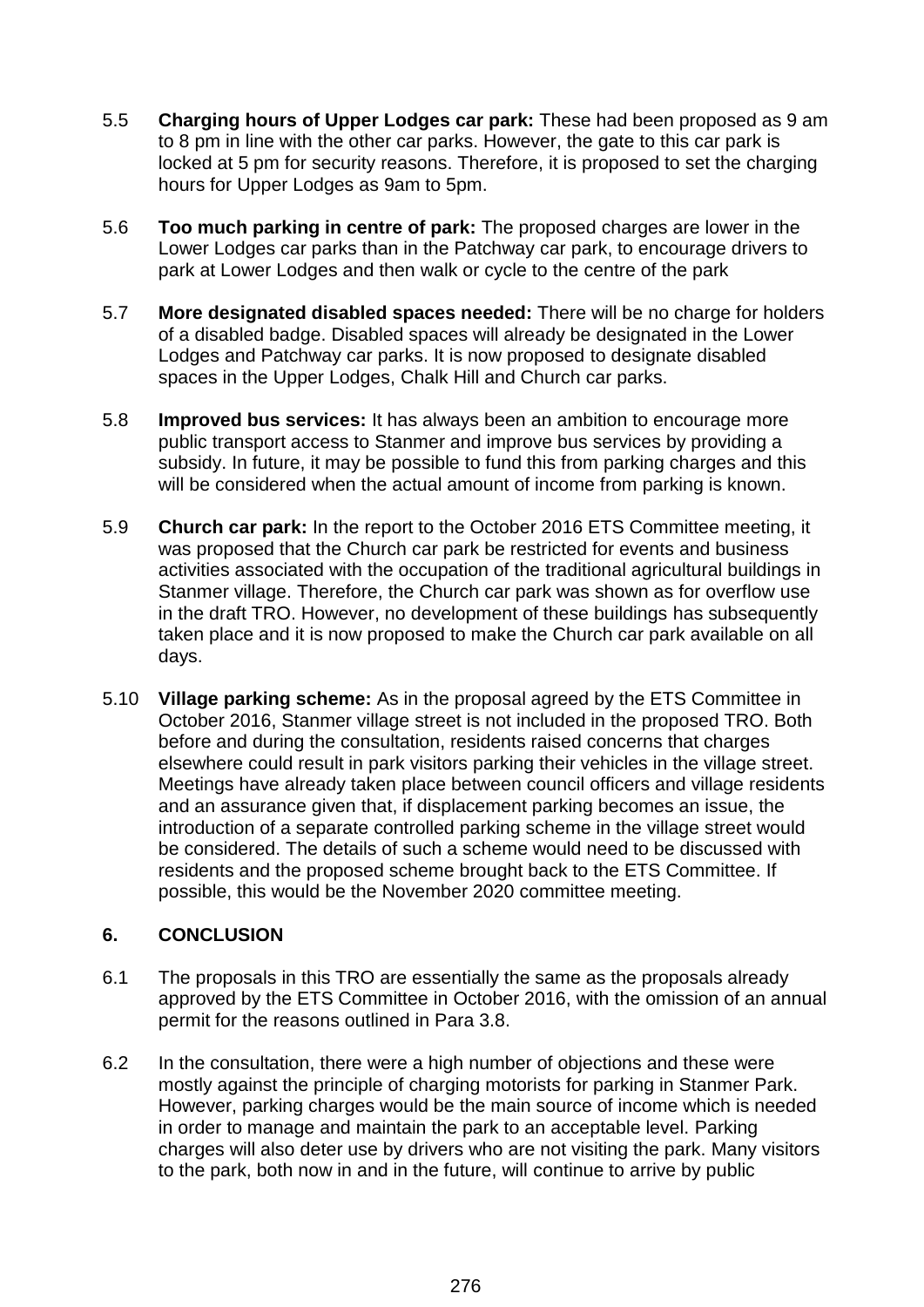transport, on foot, or on bicycles and will therefore not be affected by parking charges.

6.3 The scheme should be reviewed 18 months after implementation when the pattern of car park usage and income is known. For example, adjustments to levels and hours of charging may be proposed. Also, the level of income from parking may be sufficient to subsidise buses to and within Stanmer Park.

## **7. FINANCIAL & OTHER IMPLICATIONS:**

#### Financial Implications:

- 7.1 The Stanmer Park restoration project was financed using a combination of Heritage Lottery Grant, council capital receipts and partner contributions. The terms of the HLF grant require the council to improve accessibility for all users and provide car parking for the anticipated number of visitors. The council is also required to ensure that the park receives sufficient ongoing maintenance and investment to maintain the park for future use.
- 7.2 The parking income will be used to support the enforcement and administration of the car parking controls in Stanmer Park. Residual income from car parking charges will be ring-fenced in a reserve for use in Stanmer Park and the wider estate to continue the investment and protection of important historic structures, improvement of access and management and maintenance of the park.
- 7.3 The draft TRO charges are detailed in Appendix 3 and it is not recommended that an annual season permit be included for the reasons detailed in paragraph 3.8 above.
- 7.4 The parking scheme will be reviewed after an 18 month period to establish the level of income and usage. Any further amendments to the proposed level of charges, hours and rates will be reported back to this committee.

*Finance Officer Consulted: Rob Allen Date: 24/8/20*

Legal Implications:

- 7.5 Traffic Regulation Orders are made under the provisions of the Road Traffic Regulation Act 1984 ("the Act").The Council's powers and duties under the Act must be exercised to secure the expeditious, convenient and safe movement of all types of traffic and the provision of suitable and adequate parking facilities on and off the highway. Before making Traffic Orders, the Council must consider all duly made, unwithdrawn objections.
- 7.6 Under sections 32 and 35 of the Act there is power to provide off-street parking places and to regulate their use for the purpose of relieving or preventing congestion. The powers include a power to charge for use.

*Lawyer consulted: Hilary Woodward Date: 19/8/20*